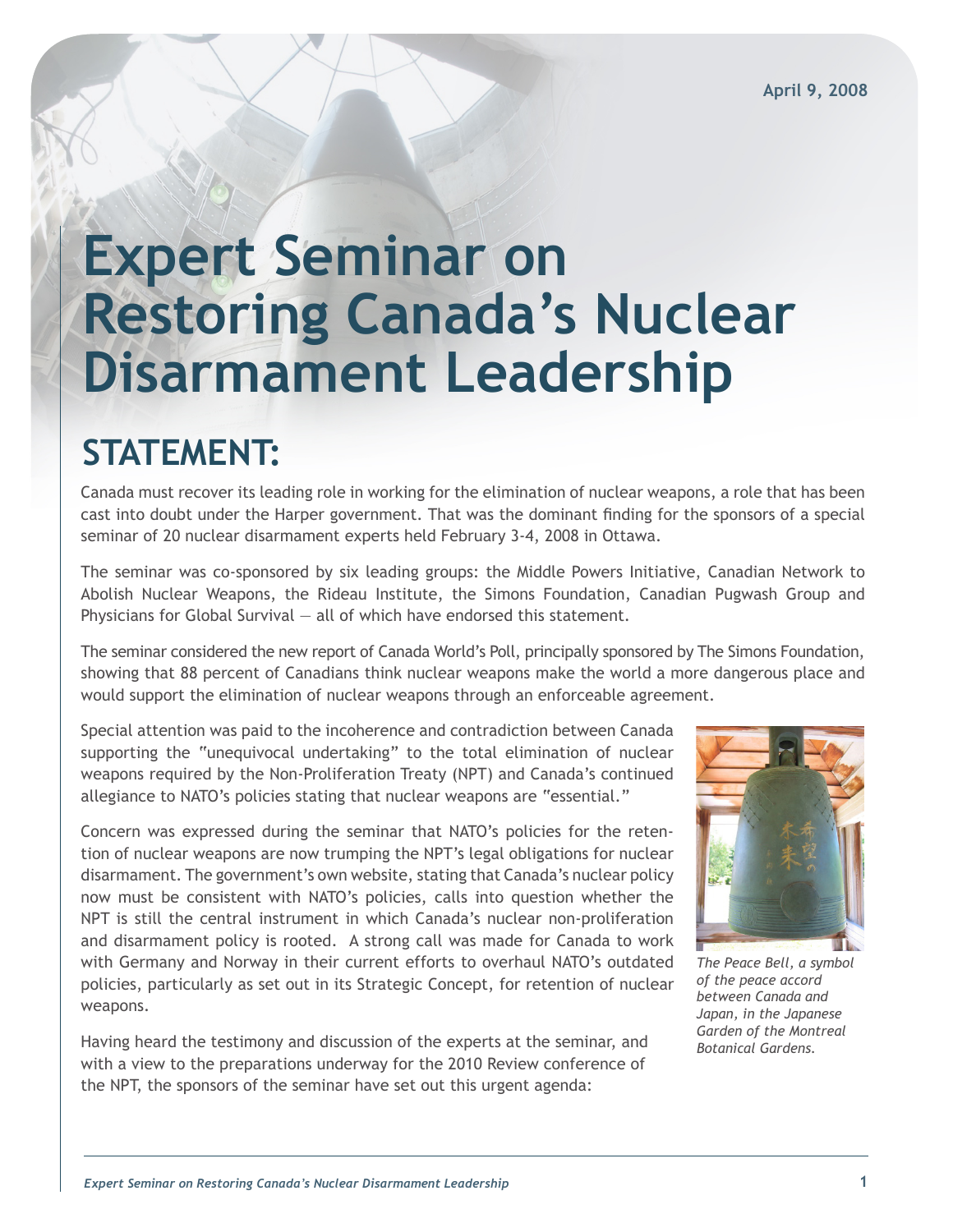- **1.** Prime Minister Harper must unambiguously affirm the goal of a world free of nuclear weapons. In that call, he would be joining senior American figures Henry Kissinger, William Perry, George Shultz, and Sam Nunn who in January issued that call a second time, joined by Mikhail Gorbachev, Madeleine Albright, Colin Powell and a growing list of global leaders.
- **2.** That assertion by the Prime Minister must in turn be coupled with a re-energized Canadian diplomacy to produce action on priority, actionable, and universally agreed steps toward nuclear elimination, such as:
	- De-alerting all deployed weapons to remove the threat of accidental annihilation,
	- Entry into force of the comprehensive ban on testing nuclear weapons (CTBT),
	- A ban on production of fissile material for weapons purposes (FMT), and
	- Substantial, irreversible, and verified reductions to existing arsenals.
- **3.** Canada must work for a review of NATO nuclear policy to reject the fiction that nuclear weapons "preserve peace." Canada should press NATO to revise its Strategic Concept to acknowledge that nuclear weapons pose an unacceptable risk to humanity, and that their early elimination is essential to human security. To move from words to action, NATO should be challenged to remove, and dismantle, all US tactical nuclear weapons from the territories of non-nuclear weapon states of the alliance and to call on Russia to reciprocate with cuts to its arsenal of tactical weapons as a step toward complete nuclear disarmament.
- **4.** India, Israel, and Pakistan must be integrated into the disarmament and non-proliferation mainstream. To that end, Canada should continue to call on all three to honor the repeated demands of the international community "to accede to [the NPT] as non-nuclear-weapon States promptly and without conditions." Until India signs the NPT, Canada should also insist that any proposed civilian nuclear cooperation with India be contingent on India taking clear and irreversible steps toward disarmament, including ratification of the CTBT, a verifiable freeze on its production of fissile materials for weapons purposes, and formal acceptance of the disarmament obligations set out in Article VI of the NPT.
- **5.** Canada must also be energetic in non-proliferation efforts, especially since Canada is a prominent supplier of uranium and technologies for the peaceful uses of nuclear energy. In the context of increasing demand for energy and the spread of nuclear technology, Canada should be a leader in the pursuit of multilateral control over all weapons-sensitive elements of the nuclear fuel cycle.
- **6.** Canada should also mobilize political and diplomatic resources to continue efforts to enhance the NPT's administrative, diplomatic, and enforcement mechanisms so that NPT states can more effecvely address non-compliance issues.

The seminar recognized that a world facing rapidly advancing climate change and an extraordinary array of additional challenges — energy deficits, burgeoning pollution, acute water shortages, unrelenting hunger, grossly inadequate health services, and chronic armed conflict — should not also be burdened with the continuing threat of nuclear annihilation. In the face of cumulative and deeply consequential environmental damage, the human community is awakening to the reality that the earth is a delicate, fragile home. Each generation has a sacred duty to nurture the planet and to care for its people. It is a duty that is violated and dishonored by the maintenance of arsenals to assault, or even to threaten, the earth and its people with the almost limitless destructive power of nuclear weapons. Responsible stewardship of the earth requires no less than the permanent elimination of nuclear weapons, and Canada's place should be clearly in the vanguard of this inescapable struggle.

#### **The report on the seminar is available at: www.rideauinstitute.ca**